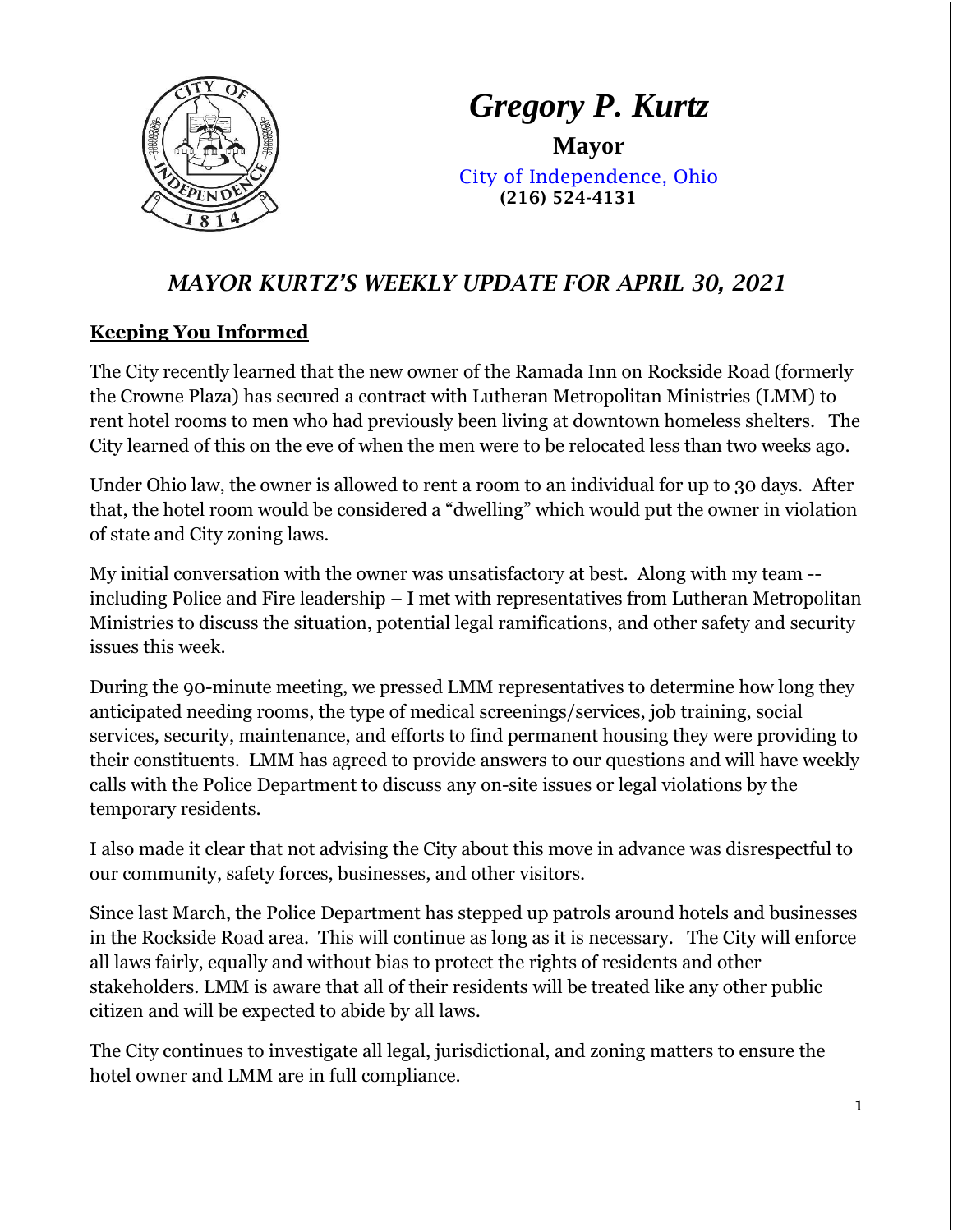## **Cleveland Browns' Myles Garrett Surprises Independence Primary School**

Cleveland Browns Myles Garrett delivered a memory of a lifetime to Independence Primary School students and staff this week. The Browns' defensive end made a surprise visit to see the Browns mural that fourth-graders created for their upcoming art show.



Garrett, who is fully vaccinated, congratulated the young artists and signed the mural above his image. He also provided an autographed helmet that will be auctioned at the Art Show on Thursday, May 13 at Elmwood Park. All proceeds will go to the school's art program. The show will feature more than 300 pieces of artwork created by the primary school students this past year.

The 18' x 10' mural was part of a three-week art class project for fourth graders featuring Browns' players Nick Chubb, Baker Mayfield and Myles Garrett, as well as Coach Stefanski.



Principal T.J. Ebert said he appreciated Garrett taking time out of his busy schedule to visit, especially ahead of the NFL Draft in downtown Cleveland. After a very challenging year, Mr. Ebert said, "Garrett's visit has ensured that students will not remember 2021 as "COVID year," but the year that Cleveland Browns' player Myles Garrett came to meet and thank the students."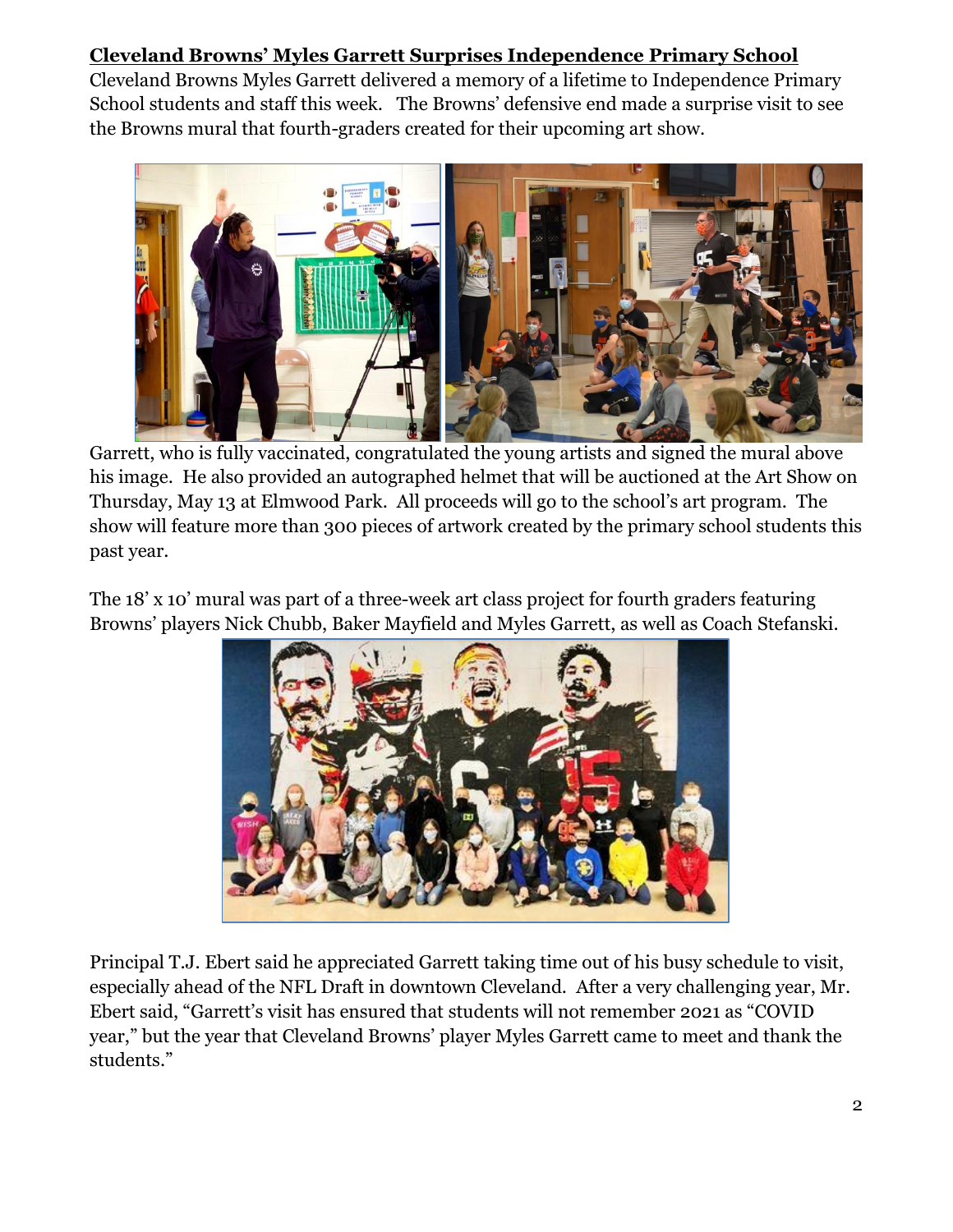#### **Lock Your Vehicles and Homes**

Police around Cuyahoga County report a recent uptick in vehicle thefts from streets and driveways similar to the activity that began last summer.

The brazen thieves typically target quiet neighborhoods in the middle of the night, looking for unlocked cars to steal valuable content like computers, cameras, and cash. Some thieves have actually found keys inside vehicles, and that's when they drive away.

Video doorbells shared on social media show how these operators quietly and methodically go around a neighborhood looking for easy targets – unlocked vehicles.

Police say these are crimes of opportunity and the best way to protect yourself is to *lock your home, car(s), and garage every night*.

### **Covid-19 Vaccinations for Homebound Residents**



This week a CDC assessment found fully-vaccinated adults 65 and older are 94% less likely to be hospitalized with COVID-19 than people of the same age who were not vaccinated. If that isn't one of the best reasons to get vaccinated, I don't know what is.

All Ohioans age 16 and older are eligible to get the COVID-19 vaccine at one of the state's several mass vaccination clinics,

county health departments, local hospital sites or pharmacy.

For anyone who is homebound, it has been more challenging. Fortunately, the Cuyahoga County Board of Health is working on a program to provide in-home vaccinations for people who are homebound or are unable to travel due to health conditions.

As soon as the City receives more information on the in-home vaccination program, I will let residents know how they can sign-up for this important service.

## **Q&A's About Smart Meters**

FirstEnergy's Ohio utilities – Ohio Edison, Toledo Edison and The Illuminating Company – are starting to install smart meters on customers' homes and businesses in several locations throughout our service area. This effort is part of a three year investment approved by

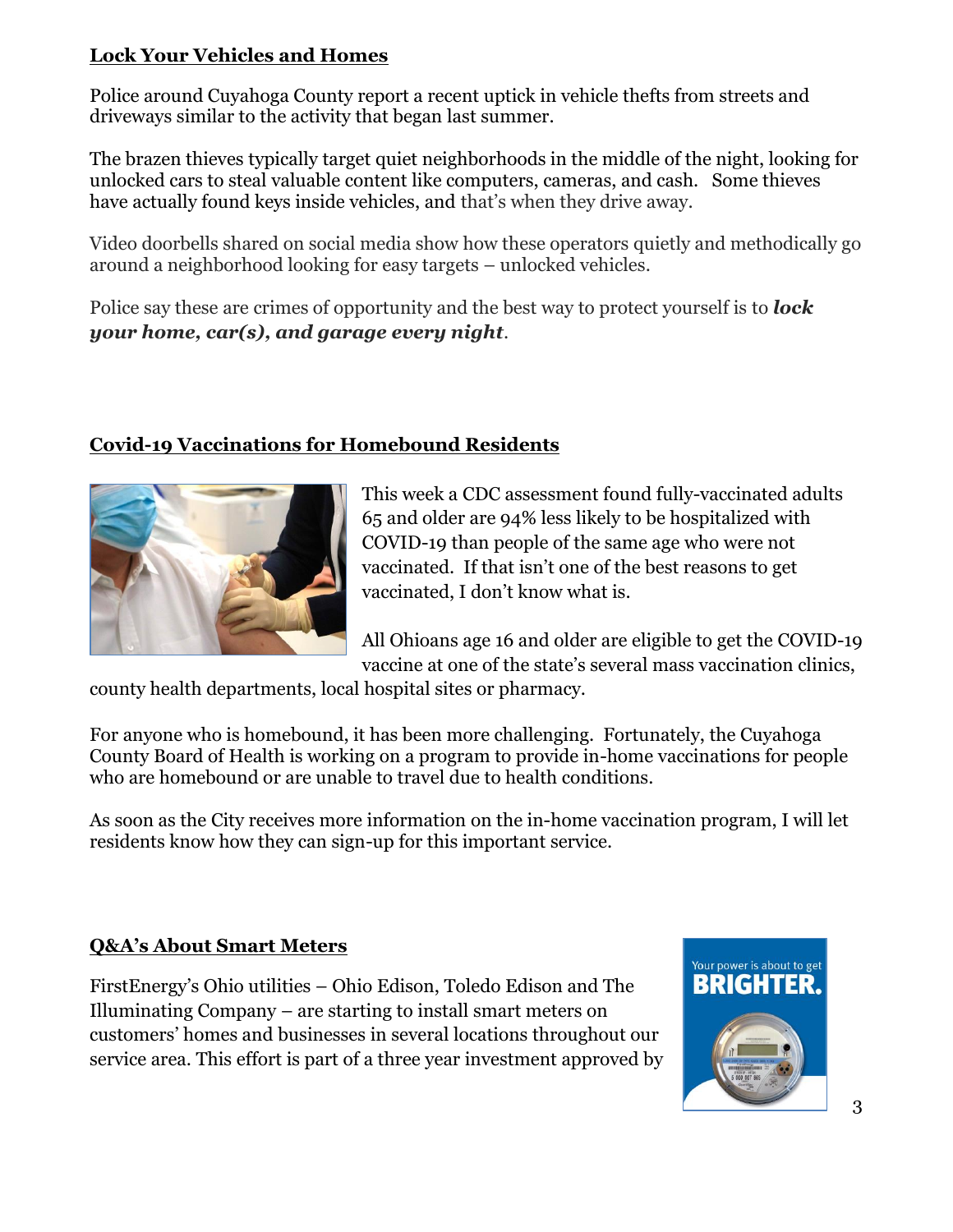the Public Utilities Commission of Ohio to modernize the electric distribution system in Ohio with advanced automation equipment, real-time voltage controls and the installation of 700,000 smart meters.

This step toward a more modernized electric system will enable automated meter readings and may enhance our ability to respond to outages faster and more efficiently.

In the future, residents will have access to more detailed energy information through FirstEnergy's online Home Energy Analyzer tool that will help people better understand their electricity use and make informed decisions on how to manage and control electricity consumption.

**Exchanging your current meter with a smart meter takes very little time and even less effort from you.** In fact, if your meter is readily accessible, you may not even need to be there when it occurs. Be assured that the smart meter technology being implemented has been rigorously tested and proven by manufacturers to be accurate, safe and secure in systems throughout the country. Here are some frequently asked questions:

## **Q. What is a smart meter?**

A. A smart meter is a digital electric meter that collects electricity usage information and sends that data to the local utility provider through a secure telecommunications connection.

## **Q. What if I don't want a smart meter?**

A. Please call us at 855-344-3400 (Monday through Friday, 8:00 a.m. to 6:00 p.m.) to discuss your options and get answers to your questions regarding the smart meter program and the installation of the new meter.

#### **Q. When will a smart meter be installed on my home/business?**

A. In the next few weeks, you will receive a letter from FirstEnergy that will give you the time period when they will be in your area to exchange your meter. Installers from First Energy or their vendor – Wellington Energy -- will follow all appropriate social distancing guidelines.

Please visit the FirstEnergy website at [firstenergycorp.com/Ohiosmartmeter](file://///user2019/home$/loraa/My%20Documents/firstenergycorp.com/Ohiosmartmeter) or call us at 855-344-3400 with any questions or concerns.

#### **City-Wide Garage Sale**

Registration for the first-ever, City-Wide Garage Sale on June 24, 25 and 26 is in full swing. Residents have until Thursday, June 17 to register their garage sale. There is more information in the **May** *Community Spotlight* (pg. 8) or you can email Community Services at [CS@IndependenceOhio.org](mailto:CS@IndependenceOhio.org), call 216-524-7373, or stop in at the Civic Center.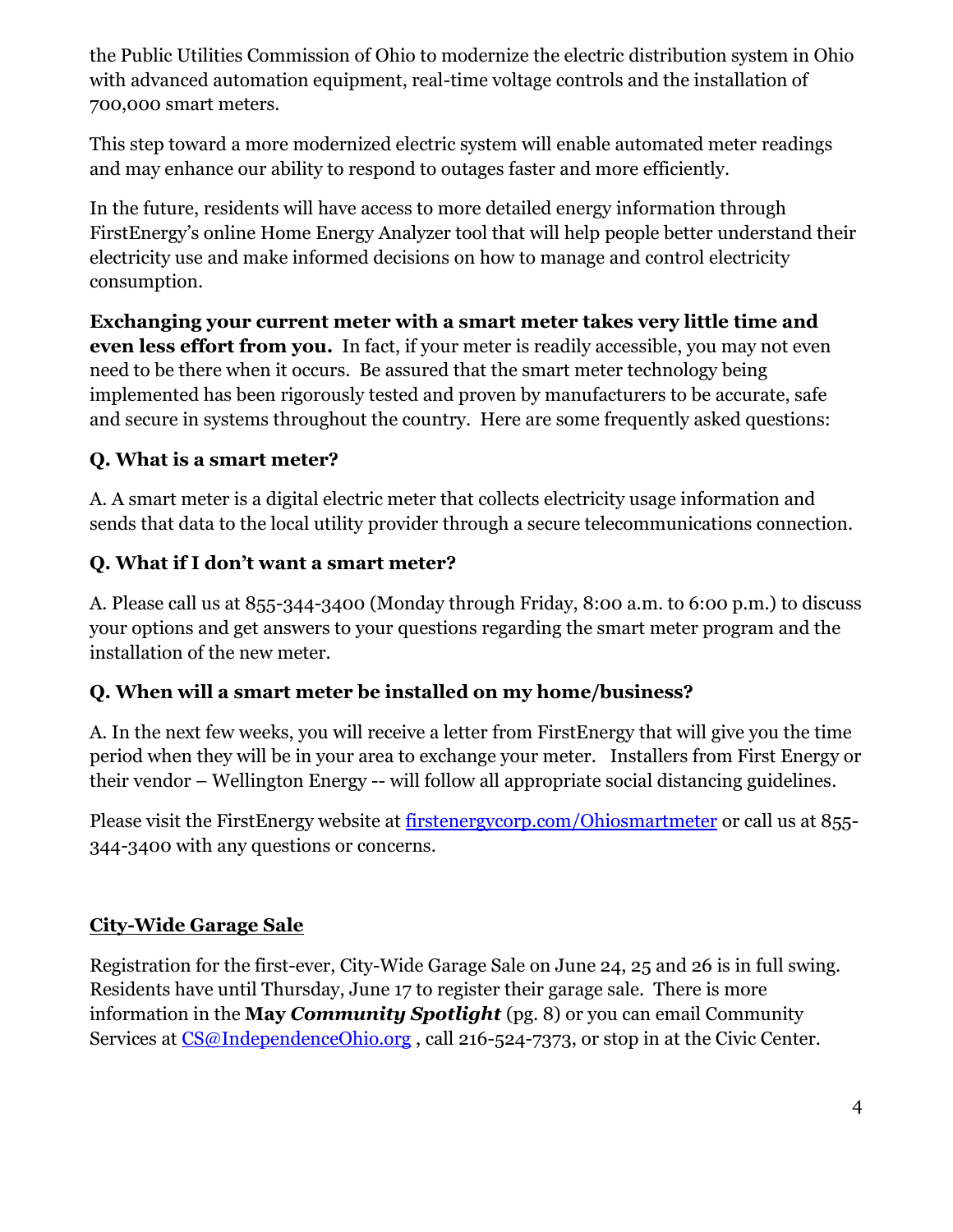#### **Hometown Hero Celebrates 101st Birthday!**



It was my honor and privilege to wish John Fabish a Happy Birthday on Tuesday, April 27 when he turned 101!

A World War II veteran, Mr. Fabish enlisted in the Army Air Corp (now the Air Force) in 1942. Initially he was stationed in South Carolina where he built B-25 bombers. Five of the planes he worked on were part of the Tokyo Raid by the United States following the attack on Pearl Harbor.

Later, as a Crew Chief, Fabish served in North Africa, Sicily, Corsica, Rome, Germany, France, Belgium and Austria before coming home to Cleveland in 1947.

Soon after returning,

he met his late wife Margaret "Marge" at a dance at St. Stanislaus Church. They were married for 69 years and raised three sons – Ron, Don and Jerry.

When I asked Mr. Fabish how old he felt on his 101<sup>st</sup> birthday, he said, "I feel good, like I'm 75!" God Bless you and your family and best wishes for continued good health, Mr. Fabish.



## **Happy Arbor Day!**



The City took part in the Arbor Day Foundation's "Community Tree Recovery" program again this year by delivering tree seedlings to the Independence Primary School and St. Michael School on Friday. Every year students plant these trees in their yards in honor of Arbor Day. All the trees were provided by the National Arbor Day Foundation and the Cuyahoga County Soil & Water District.

I was proud to present Father John Mullee, pastor at St. Michael Parish with seedlings at City Hall on Friday.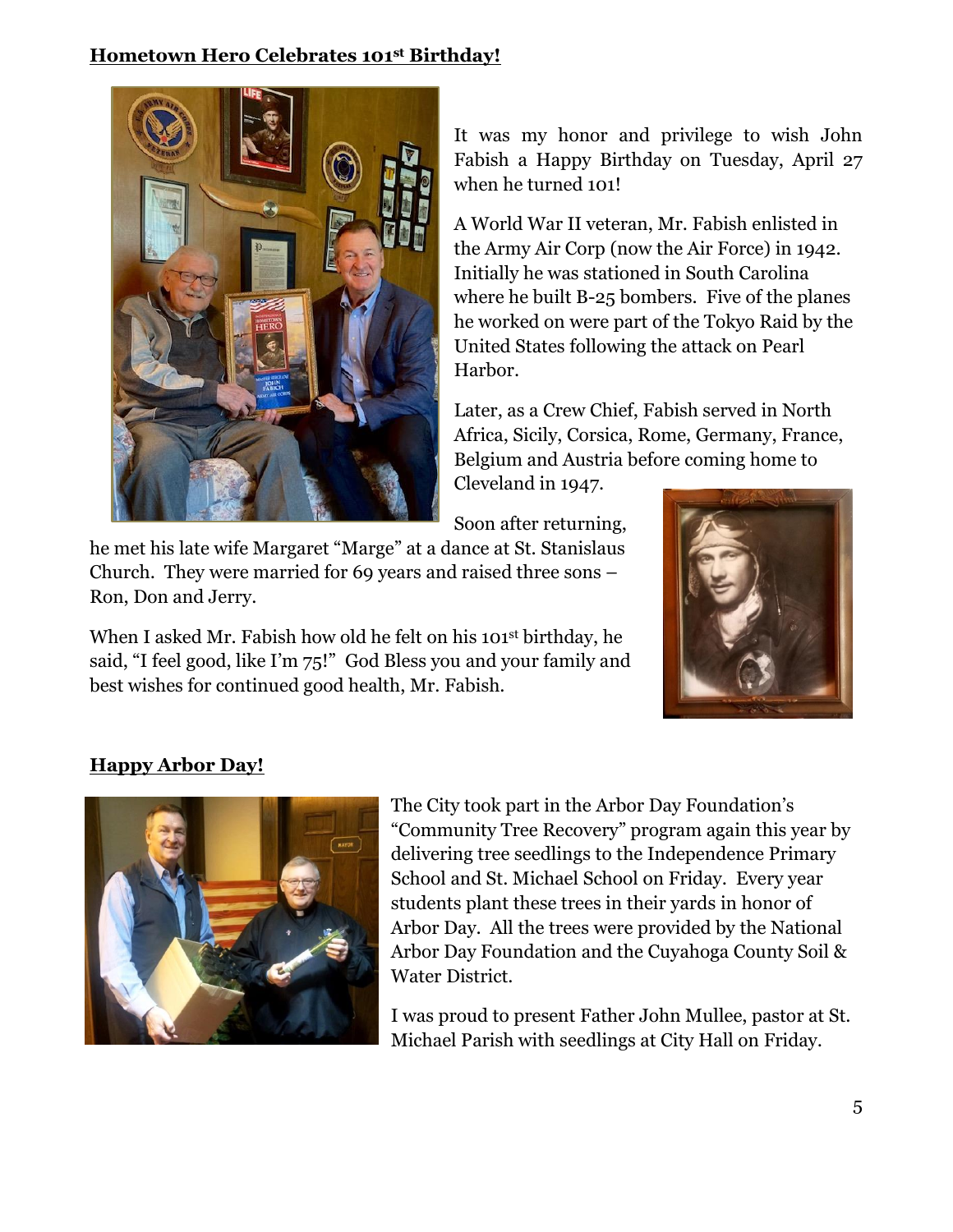#### **Finance Director Vern Blaze's Weekly Report for April 30, 2021 can be** [downloaded here.](http://cms9.revize.com/revize/independenceoh/departments/finance/finance_report_-_weekly_.php#outer-480)

## **Celebrating Cinco de Mayo**

Cinco de Mayo, or the fifth of May, is a holiday that marks the date in 1862 when the Mexican Army declared victory over France at the Battle of Puebla during the Franco-Mexican War. While it is a relatively minor holiday in Mexico, in the United States Cinco de Mayo has evolved into a celebration of Mexican culture and heritage.

Community Services commemorated the holiday by hosting two junior chef classes on Friday, April 23. The twelve young people learned how to make seven-layer dip, chicken quesadillas, churros, and fancy lemonade with sugar rims. They also listened to Mexican music as they ate the delicious meal they prepared.